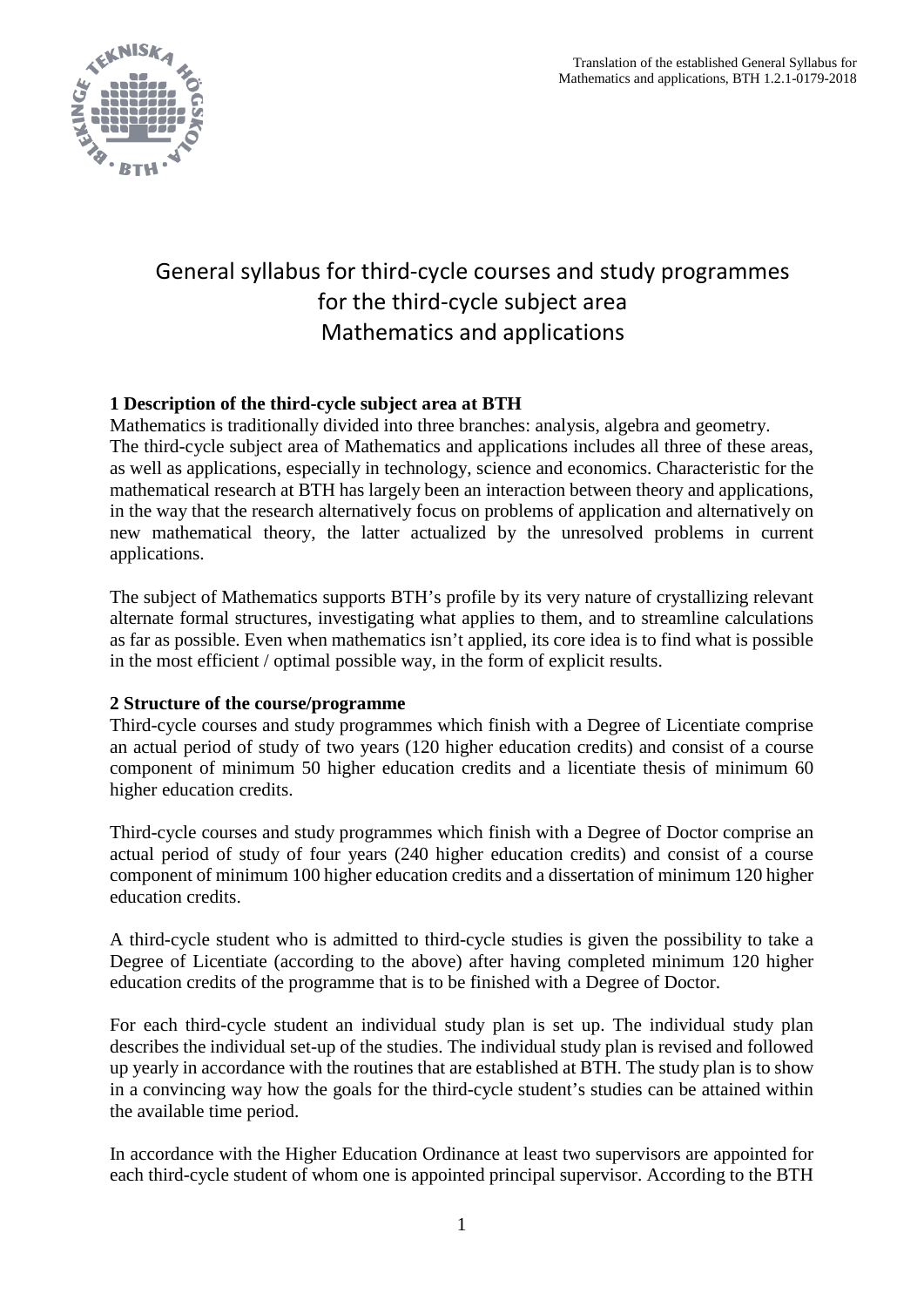

local guidelines for the appointing of principal supervisor she/he is to be professor, adjunct professor or docent employed at BTH and is to have undergone supervisor training or hold the equivalent competence. A supervisor, who is not the principal supervisor of the two, is to have a doctoral degree. In addition, further supervisors may be affiliated to the third-cycle student, e.g., from the business sector, if this is for the benefit of the third-cycle student's studies. For these additional supervisors no demand on having a doctoral degree is placed.

# **2.1 Purpose of the education**

BTH conducts third-cycle education in order to contribute with solutions to the complex challenges in society and to meet the demands of a changeable labour market.

Specifically, the third-cycle courses and study programmes aim at developing the third-cycle student's knowledge in the subject area and her/his capacity to independently carry on research-, development-, teaching- and investigatory work based on a scientific foundation in different areas of society. The purpose of the third-cycle education is, in addition, to give the third-cycle student the capacity to critically and independently plan, initiate, and lead such work.

Specifically the third-cycle education in Mathematics and applications aims at training researchers that can use mathematical theory in order to construct, strengthen or streamline existing solutions to problems in engineering, science and economics, as well as advancing the mathematical theory in relevant directions.

### **2.2 Goals for the education**

According to the System of Qualifications in the Higher Education Ordinance (1993:100) according to enclosure.

In addition to goals in the Higher Education Ordinance (1993: 100), the goal of education at a third-cycle level in Mathematics and applications is to train researchers who can formulate and solve mathematical problems, both those that are formulated from applications and other problems, and mathematically answer the key issues affecting them.

It is also about building up relevant mathematical theory. This requires the ability to see connections between applications and mathematics from many angles, a broad knowledge of existing mathematical theories and methods, and how they interact with applications.

Ability of constructive research collaboration with researchers from other disciplines and the ability of able presentation of research results, in writing as well as orally, are also included in the educational goals.

### **2.3 Realization of the education**

The third-cycle student carries on research and writes a scientific work (licentiate thesis/doctoral dissertation). In support of this, the education may include lectures, seminars, literature studies, project assignments, group supervision and individual supervision. Courses for each third-cycle student are established individually in consultation with the supervisors and the examiner and are entered into the individual study plan.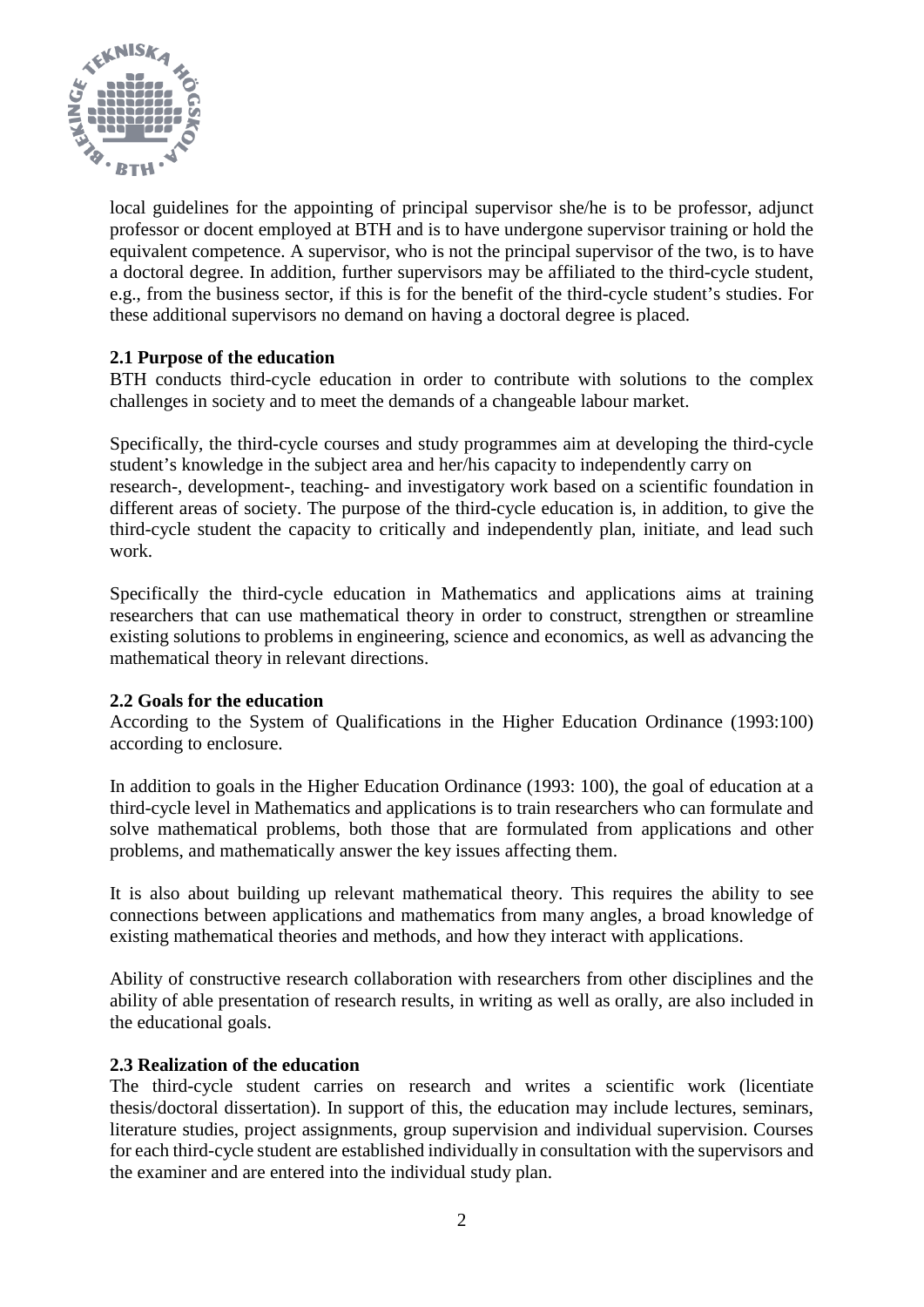

The supervision of the education aims at assisting the third-cycle student regarding choice of research domain, scientific method and organization and planning of the scientific work and pertaining studies. The supervisors are to assist with subject competence and see to that the work holds an international quality level. Furthermore, the supervision aims at introducing the third-cycle student to the scientific community and its demands on ethics, honesty and critical thinking.

The third-cycle student is to participate in national and international contexts and present her/his own research.

During the education period the third-cycle student is to take part of the scientific activities which are conducted in the scientific environment at the department/faculty by attending seminars and guest lectures, and, in the normal case, give one seminar per year about her/his thesis work.

The third-cycle student is to carry out a popular science-based presentation of her/his research before the Degree of Licentiate and public defense of the doctoral dissertation and write a popular science-based summary which is to be included in the licentiate thesis respective the doctoral dissertation.

A third-cycle student, employed by the higher education institution as a doctoral student, is recommended to dedicate certain time (not more than 20 per cent of full working hours) to teaching in first- and second-cycle courses and programmes. Such work is financed by the firstand second-cycle courses and programmes and is to be accounted for in the individual study plan.

At an annual meeting with the third-cycle student, supervisor and a special contact person outside the research group, the work, as well as the third-cycle student's development in terms of knowledge, skills, abilities and attitudes that are not evaluated at the examination of thirdcycle courses, are evaluated. Following this an individual study plan is drawn up which is updated continuously. It is recommended that third-cycle students also participate in the activities of the doctoral student committee at BTH.

The education should be organized so that the third-cycle student attains the stipulated examination targets. How the knowledge needs of each individual third-cycle student are to be fulfilled in order to attain the examination targets is stated in respective individual study plan.

### **3 Entry requirements and selection**

### **3.1 General entry requirements**

According to 7 Chap. 39 § in the Higher Education Ordinance (1993:100).

# **3.2 Specific entry requirements**

Master's degree, or degree of Master of Science in engineering degree with sufficient depth, within the subject of mathematics or equivalent. The courses in mathematics should comprise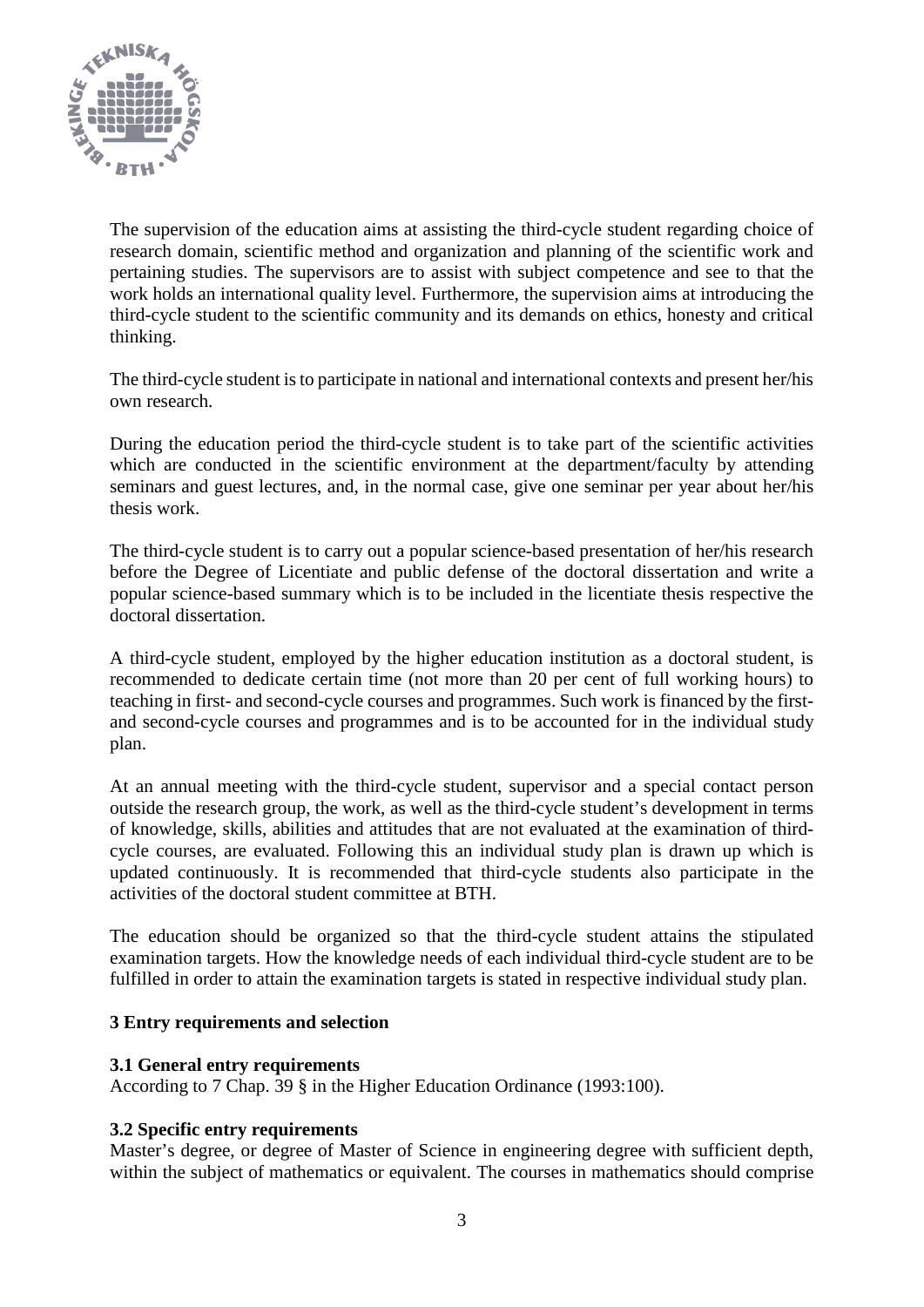

at least 90 credits, of which at least 30 credits at an advanced level. In addition, the degree should comprise at least 15 credits in any application subject. The knowledge requirements as stated above can also be considered fulfilled by the person who in some other way in Sweden or abroad have acquired the equivalent knowledge.

# **3.3 Selection**

According to 7 Chap. 41 § in the Higher Education Ordinance (1993:100) and the current admission regulations at BTH. Selection is to be made in consideration of the applicants' capacity to profit by the education. The foundation for selection among the qualified applicants is the degree of capacity to profit by the third-cycle education, and the access to supervision and other resources in view of the planned specialization of the licentiate thesis/doctoral dissertation.

The bases of assessment applied at the selection for third-cycle education are constituted by:

- Familiarity with the theory and applications of the subject,
- Relevant work experience where appropriate,
- Skills in expression of speech and in writing,
- Familiarity with English,
- Creativity, capacity for initiative, independence and ability to co-operate.

To assess how the applicant fulfills the bases of assessment results are used that show passed higher education courses, quality of the independent work and possible publications, references, interviews together with a personal letter from the applicant which describes the applicant's expectations on and intentions with the education. In certain cases the applicant may undergo specific work tests.

Admission to third-cycle education is done on a continuous basis.

### **4 Examinations that form part of the education**

The education consists of courses and a scientific work. Examinations that form part of the third-cycle education are assessed with the grades pass/failed. A grade on a course and a licentiate thesis, respectively, is determined by a specially appointed examiner. A grade on a doctoral dissertation is determined by a specially appointed grading committee.

For a possible credit transfer, see the current order for credit transfers and the guidelines for credit transfers for first-cycle and second-cycle education.

### **4.1 Courses**

In support of the research work and for the fulfilment of the examination targets generally, the third-cycle student takes a number of courses. Courses completed at BTH as well as courses from other higher education institutions can be included.

For third-cycle courses given at BTH there is to be a written course description which, among other things, states the title of the course in Swedish and English, the course objectives, content and credits. The individual study plan is to regulate which courses can form part of the studies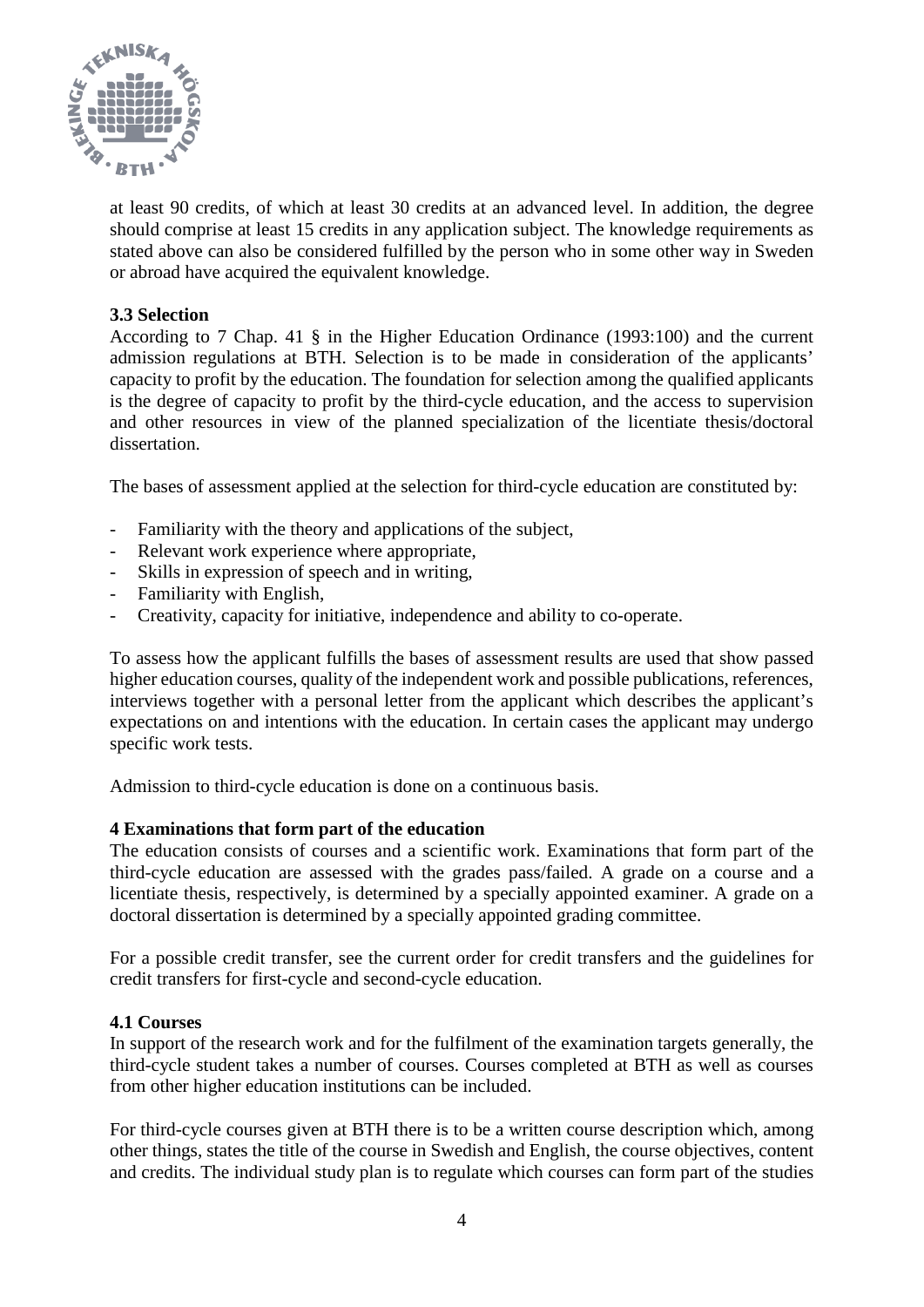

and how many higher education credits each course should award (for participation in a course originally intended for first- or second-cycle see the guidelines for credit transfer of courses in third-cycle education).

In accordance with the BTH program and action plan for quality work, the third-cycle student who within the framework of the employment is expected to teach is to take the first part (3) higher education credits) of the introductory course in teaching and learning in higher education (7.5 higher education credits).

Components of the education in the areas below are compulsory. How these are examined, through a course or other component, is regulated in each separate individual study plan.

- Research methodology
- Information search for researchers
- Scientific writing and scientific review
- Ethics in research

For the licentiate degree the following courses are required:

- Higher Education Pedagogy or Mathematics Education, at least 3 credits.
- General study course in mathematics of at least 47 credits. This shall include courses from each of the following groups:
	- 1. Analysis, at least 12 credits
	- 2. Algebra and Geometry (including discrete mathematics), at least 12 credits
	- 3. Mathematical modelling, at least 6 credits
	- 4. Application topics at least 6 credits.

Thus, there is a freedom of choice in direction of the range of courses of at least 11 credits that can be used to select more courses near the dissertation field.

For the Degree of Doctor, the following is required:

- Optional courses in mathematics and mathematical modelling of at least 30 credits.

Also courses in philosophy of science, information retrieval, mathematics education or the history of mathematics can be included, in both the Degree of Licentiate and the Degree of Doctor. For the Degree of Licentiate, these courses may not exceed 5 credits and for the Degree of Doctor, these courses may not exceed 10 credits.

The choice of courses is to be characterized by flexibility with regard to the third-cycle student's prior knowledge and the specialization of the research work and is to be determined in consultation between the third-cycle student, supervisors and examiner. The examination format is determined by the examiner in consultation with the supervisors. Goal attainment is tested by the examiner.

All compulsory courses or components are to be completed before the doctoral dissertation is publicly defended at the public defence of the doctoral dissertation. Other courses and components are to be chosen so that the third-cycle student obtains both breadth and depth in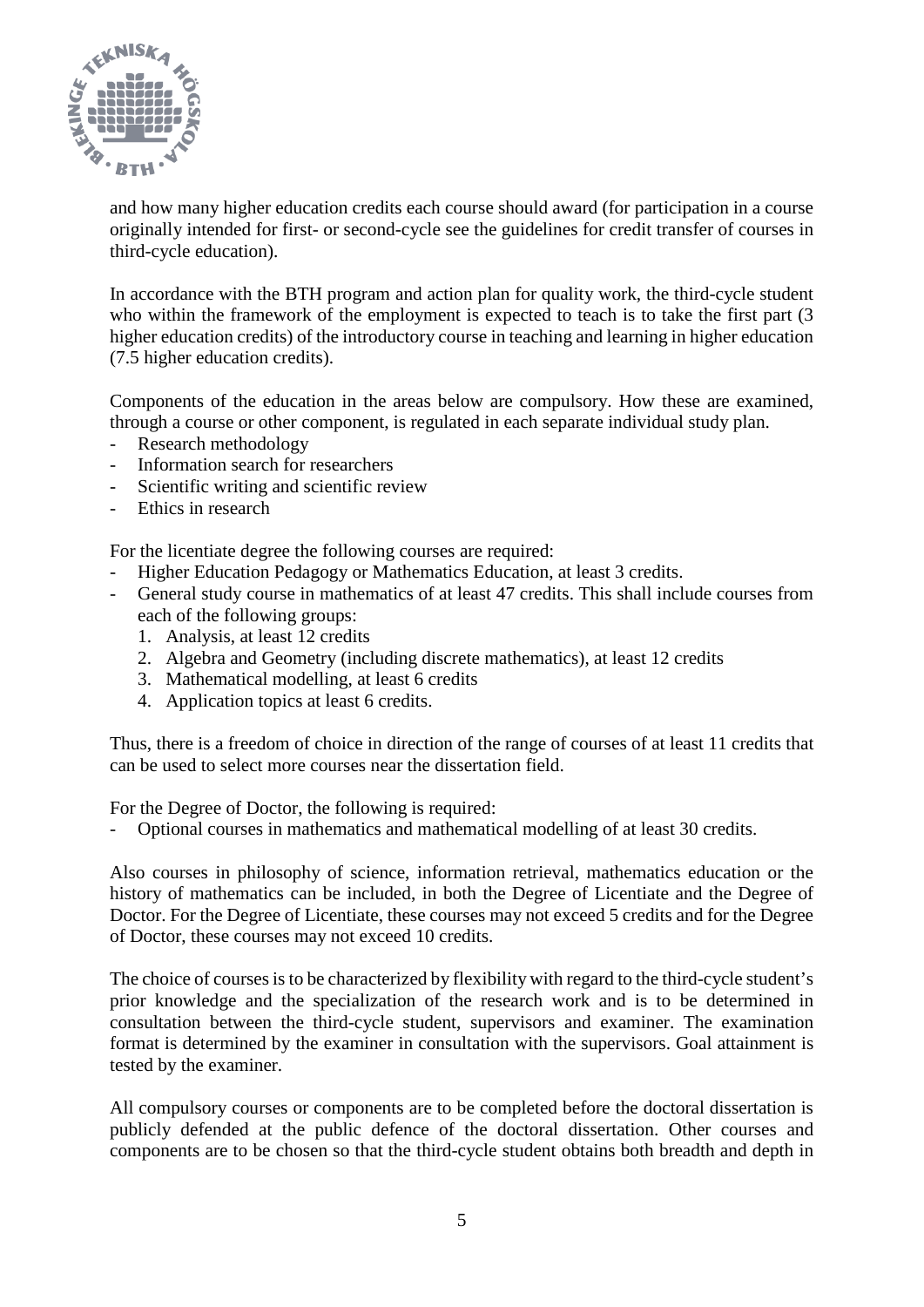

the research domain. The courses are also to benefit the third-cycle student's competence and skills, her/his studies or scientific work.

## **4.2 Scientific work**

Scientific work in the form of a licentiate thesis/doctoral dissertation is to be designed as an integrated, connected scientific work (monograph) or as a summary – introductory chapter – together with pertaining scientific academic papers (compilation), which the third-cycle student has written alone or together with another person. The scientific work is written in English or Swedish.

The licentiate thesis is to be defended orally at a public licentiate seminar. For further information please see "Regulations for licentiate seminars" established by BTH.

The doctoral dissertation is to be defended orally at a public defence of doctoral dissertation. For further information please see "Regulations for the public defence of a doctoral dissertation" established by BTH.

The doctoral dissertation should be on such a level that the quality requirements for publication in known international, scientific journals or similar publications are met. It is highly recommended that the thesis is written in English for the degree of licentiate as well doctor.

### **5 Degree**

### **5.1 Examination targets**

Goals according to the System of Qualifications in the Higher Education Ordinance (1993:100) according to enclosure.

### **5.2 Title of qualification**

The degree title of third-cycle studies in Swedish at BTH consists of a general degree with the addition of a prefix. The prefix is normally teknologie (Technology).

Third-cycle students studying for a Degree of Licentiate in Mathematics and applications normally receives the Swedish degree title teknologie licentiatexamen (Eng. Degree of Licentiate of Technology).

Third-cycle students studying for a Degree of Doctor in Mathematics and applications normally receives the Swedish degree title teknologie doktorsexamen (Eng. Degree of Doctor of Philosophy).

Exceptions to the prefix Technology in the Swedish degree: For individuals who do not have a second-cycle technical education<sup>[1](#page-5-0)</sup> a degree of Philosophy will be awarded. The prefix should be clarified in the individual study plan. For a degree of Philosophy the Swedish degree title is:

<span id="page-5-0"></span> $<sup>1</sup>$  A technical education refers to a Master's degree in Engineering, Master's degree in Science or equivalent in a</sup> technical or mathematical-scientific field.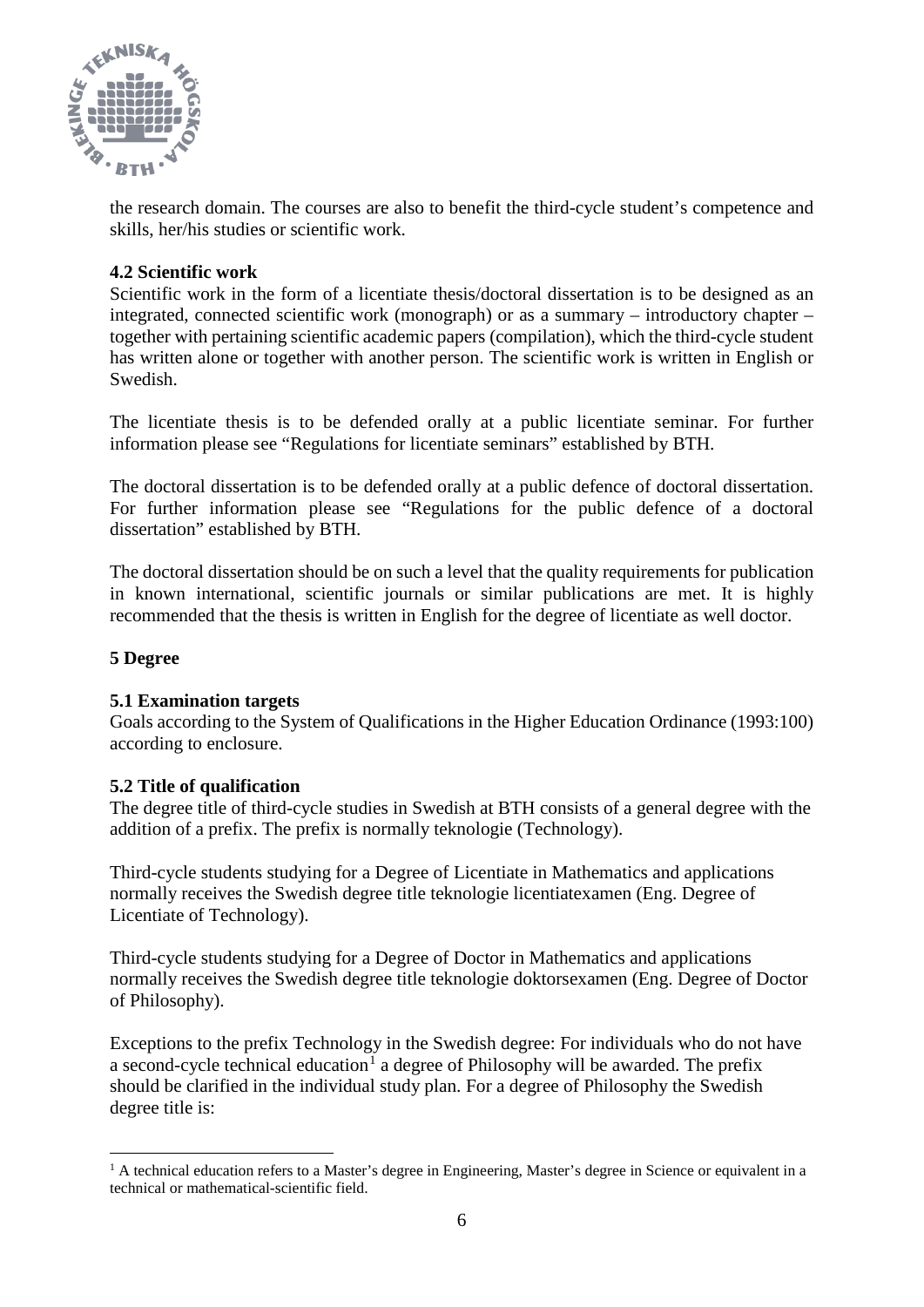

Filosofie licentiatexamen (Eng. Degree of Licentiate of Philosophy).

Filosofie doktorsexamen (Eng. Degree of Doctor of Philosophy).

## **6 Effective date and interim regulations**

This general syllabus becomes effective on June 1, 2018.

Third-cycle students admitted before June 1, 2018 will complete, as a general rule, their studies according to the older general syllabus. If a third-cycle student so requests and it is deemed suitable, the relevant examiner may accept a transfer to the new general syllabus. The thirdcycle student will then report the transfer to the relevant Dean and attach a copy of an updated individual study plan updated according to the new general syllabus.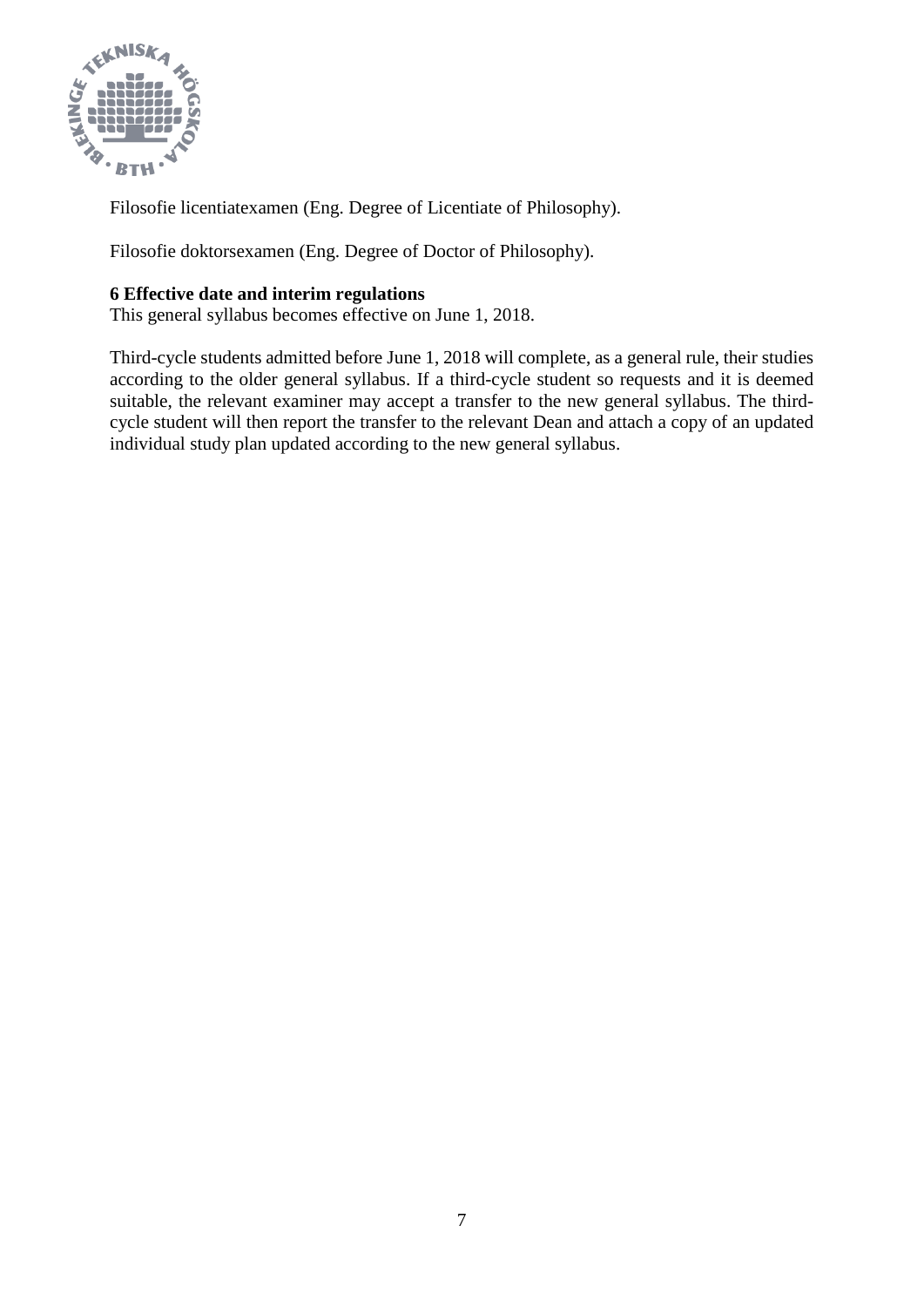

# **ANNEX General qualifications**

# **Degree of Licentiate [Licentiatexamen]**

**Scope** A Degree of Licentiate is awarded

either after a third-cycle student has completed a study programme of at least 120 credits in a subject in which third-cycle teaching is offered,

or after a third-cycle student has completed one part comprising at least 120 credits of a study programme intended to conclude with the award of a PhD, if a higher education institution decides that a Degree of Licentiate of this kind may be awarded at the institution.

# **Outcomes**

# **Knowledge and understanding**

For a Degree of Licentiate the third-cycle student shall demonstrate knowledge and understanding in the field of research including current specialist knowledge in a limited area of this field as well as specialised knowledge of research methodology in general and the methods of the specific field of research in particular.

### **Competence and skills**

For a Degree of Licentiate the third-cycle student shall

- demonstrate the ability to identify and formulate issues with scholarly precision critically, autonomously and creatively, and to plan and use appropriate methods to undertake a limited piece of research and other qualified tasks within predetermined time frames in order to contribute to the formation of knowledge as well as to evaluate this work
- demonstrate the ability in both national and international contexts to present and discuss research and research findings in speech and writing and in dialogue with the academic community and society in general, and
- demonstrate the skills required to participate autonomously in research and development work and to work autonomously in some other qualified capacity.

# **Judgement and approach**

For a Degree of Licentiate the third-cycle student shall

- demonstrate the ability to make assessments of ethical aspects of his or her own research
- demonstrate insight into the possibilities and limitations of research, its role in society and the responsibility of the individual for how it is used, and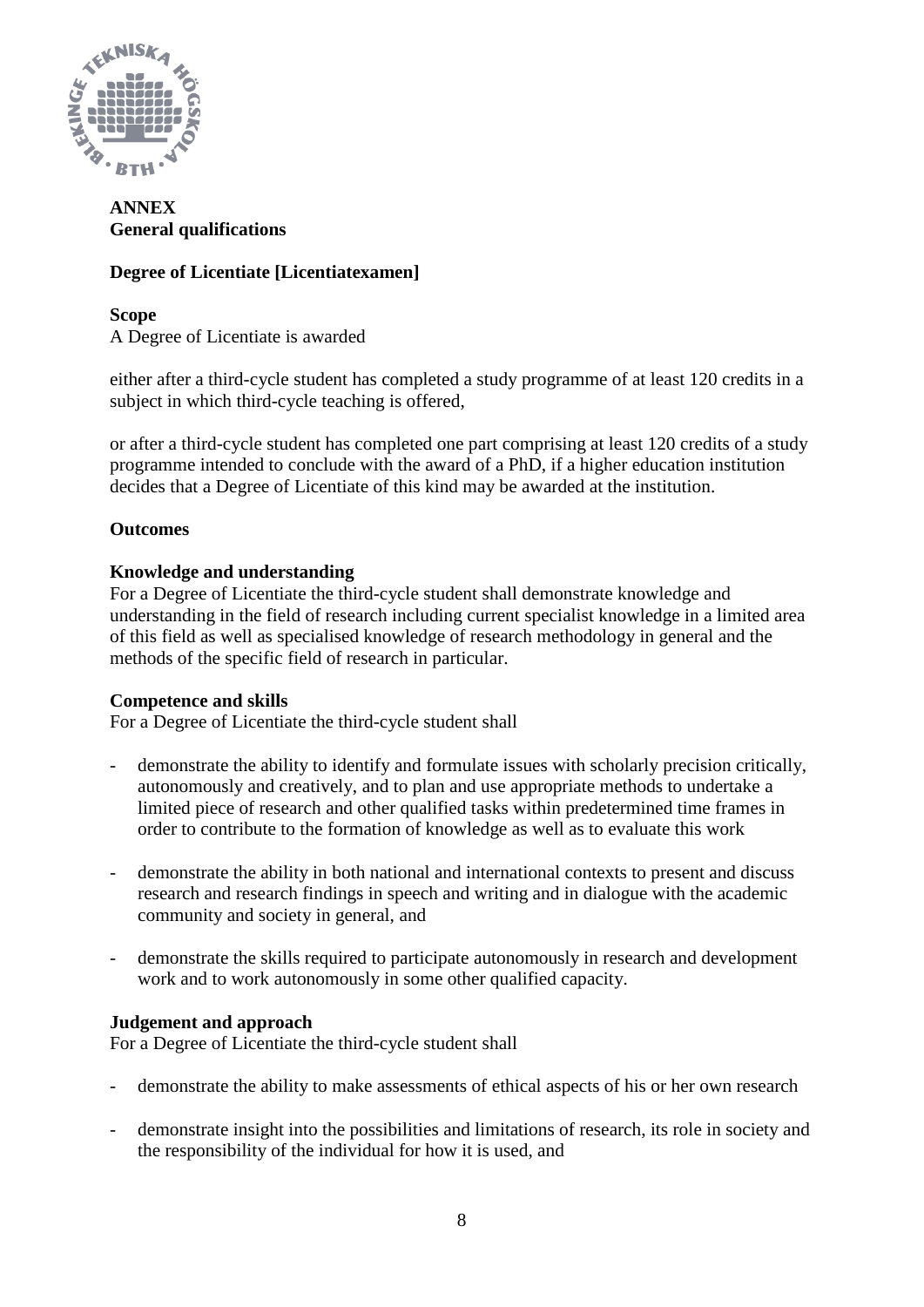

- demonstrate the ability to identify the personal need for further knowledge and take responsibility for his or her ongoing learning.

# **Thesis**

For a Degree of Licentiate the third-cycle student shall have been awarded a pass grade for a research thesis of at least 60 credits.

### **Miscellaneous**

Specific requirements determined by each higher education institution itself within the parameters of the requirements laid down in this qualification descriptor shall also apply for a Degree of Licentiate with a defined specialisation.

### **Degree of Doctor**

### **Scope**

A Degree of Doctor is awarded after the third-cycle student has completed a study programme of 240 credits in a subject in which third-cycle teaching is offered.

### **Outcomes**

### **Knowledge and understanding**

For the Degree of Doctor the third-cycle student shall

- demonstrate broad knowledge and systematic understanding of the research field as well as advanced and up-to-date specialised knowledge in a limited area of this field, and
- demonstrate familiarity with research methodology in general and the methods of the specific field of research in particular.

### **Competence and skills**

For the Degree of Doctor the third-cycle student shall

- demonstrate the capacity for scholarly analysis and synthesis as well as to review and assess new and complex phenomena, issues and situations autonomously and critically
- demonstrate the ability to identify and formulate issues with scholarly precision critically, autonomously and creatively, and to plan and use appropriate methods to undertake research and other qualified tasks within predetermined time frames and to review and evaluate such work
- demonstrate through a dissertation the ability to make a significant contribution to the formation of knowledge through his or her own research